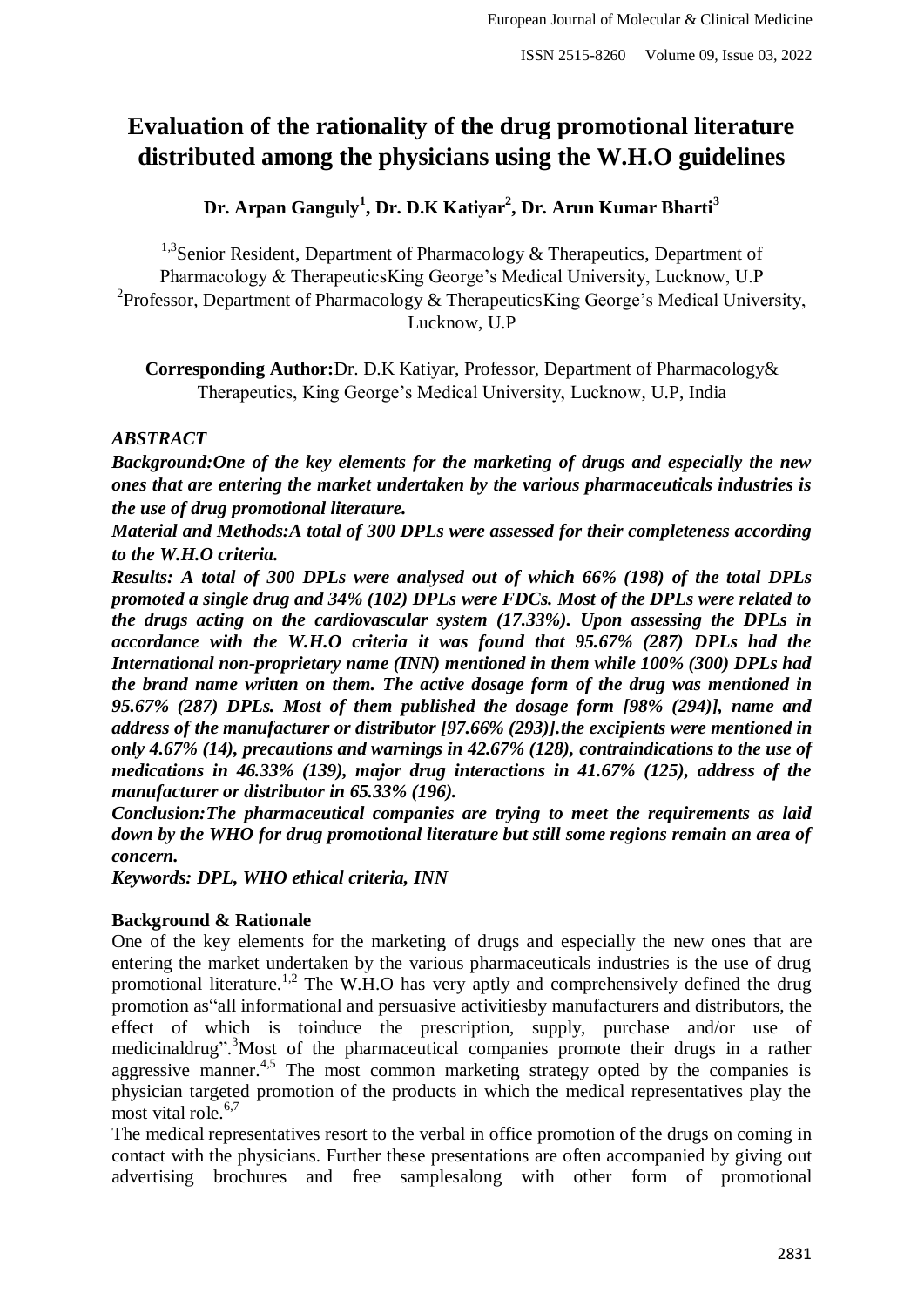materials.<sup>8,9</sup>Keeping these points in mind and to promote the rational use of drugs W.H.O haslaid down the ethical criteria which needs to be followed by the various pharmaceutical industries during the process of drug promotion. $^{10}$ 

The overwhelming cost of the development of a new drug which can touch the vicinity of \$5billion makes the regulations on drug promotion even more important.<sup>11</sup>There have been numerous studies conducted which show that the drug promotional materials are often biased while giving out the information about their concerned products.<sup>12</sup>

With the ever-changingfield of medical science, it is of utmost importance that the physician should keep themselves updated in relation to the scientific use of the prescribed medications.<sup>13</sup> However, the reality of the situation is that the treating physicians are often handicapped by a lack of time to access the medical literature and thus the availability of impartial drug information becomes a constraint especially in case of developing countries.<sup>14</sup>

India with one of the fastest growing economies of the world is among the top 5 emerging markets for the pharmaceutical industries.<sup>15</sup>Butunfortunately over this part of the world a grey zone has been existentoften due to the lack of standard recommendations which paves the way for the pharmaceutical companies to manipulate their drug promotional literatures.Thus, the proper training of the medical fraternity towards the critical analysis of the unethical drug promotional literatures is the need of the hour.13 The presence of a proper training will ultimately help the future prescribers in understanding the detrimental effects of unethical drug promotion.

The present study aims to understand the rationality of the current drug promotional literatures that are being given to the prescribing physicians by the medical representatives and create an awareness in relation to the reliability, credibility as well as the authenticity of the same.

#### **Materials and Methods**

This prospective, observational, and cross-sectional study was conducted at the Department of Pharmacology & Therapeutics, King George's Medical University, Lucknow for a period of 6 months from October 2021 to March 2022. The DPLs were collected in the form of flyers, leaflets and brochures from the various out-patient departments of the University which were available through the medical representatives.

The collected DPLs were assessedto include them in the study. The literature promoting medical devices and equipment, ayurvedic medications, nutritional supplements, reminder lists were excluded from the current study. After exclusion a total of 300 DPLs were assessed for their completeness according to the W.H.O criteria which can be outlined as follows:  $16$ 

- 1. The names of the active ingredients using eitherinternational non-proprietary names or theapproved generic names of the drug
- 2. The brand name
- 3. Content of active ingredient per dosage form orregimen
- 4. Name of other ingredients known to causeproblems, i.e., adjuvant
- 5. Approved therapeutic uses
- 6. Dosage form or regimen
- 7. Side effects and major adverse drug reaction
- 8. Precautions, contraindications, and warnings
- 9. Major interactions
- 10. Name and address of the manufacturer ordistributor
- 11. Reference to scientific literature as appropriate.

The collected data was entered into a Microsoft Excel spreadsheet and the results were expressed as percentages.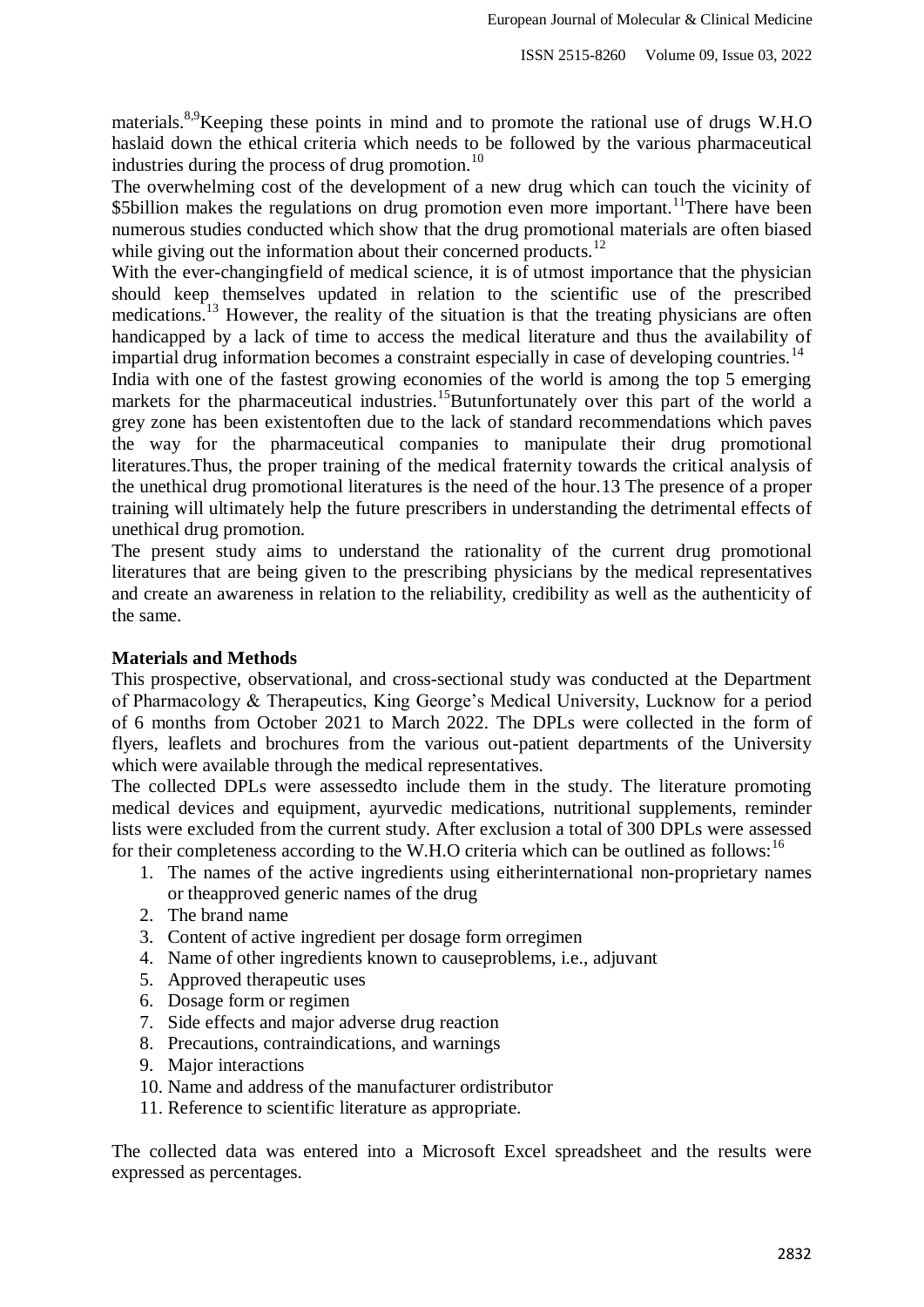### **Results**

A total of 300 DPLs were analysed out of which 66% (198) of the total DPLs promoted a single drug and  $34\%$  (102) DPLs promoted fixed dose combinations.(Table-1, Figure – 1)

| Table 1. Types of DT LS analysed<br><b>Total DPLs analysed</b> |     |    |  |  |
|----------------------------------------------------------------|-----|----|--|--|
|                                                                |     |    |  |  |
| Single Drugs                                                   | 198 | ჩჩ |  |  |
| <b>FDCs</b>                                                    | ഥാ  |    |  |  |

**Table 1: Types of DPLs analysed**



## **Figure 1: Types of DPLs analysed**

Most of the DPLs were related to the drugs acting on the cardiovascular system, i.e: 17.33% of the total literature and hence they were the ones most promoted. The details of the findings are shown in table 2 with the graphical representation of the same in figure 2. Most of these drugs belonged to the ant-hypertensive class of medications. This was followed by oral hypoglycaemic agents and anti-microbials which formed 16% and 13% of the total literature respectively.The NSAIDs and anti-ulcer agents were promoted almost hand in hand with them covering 10.67% and 10.33% respectively.

| <b>Classes of drug advertised</b>       | <b>Number of DPLs</b> | Percentage $(\% )$       |
|-----------------------------------------|-----------------------|--------------------------|
| acting<br>Drugs<br><sub>on</sub>        | 52                    | 17.33                    |
| cardiovascular system                   |                       |                          |
| Oral hypoglycaemic agents               | 48                    | 16                       |
| Anti-microbials                         | 39                    | 13                       |
| <b>NSAIDs</b>                           | 32                    | 10.67                    |
| Anti-ulcer agents &<br>Anti-            | 31                    | 10.33                    |
| emetics                                 |                       |                          |
| Miscellaneous                           | 31                    | 10.33                    |
| Multivitamins & Minerals                | 28                    | 9.33                     |
| the<br>acting<br>Drugs<br><sub>on</sub> | 24                    | 8                        |
| respiratory system                      |                       |                          |
| Drugs acting on CNS                     | 15                    | $\overline{\phantom{0}}$ |

**Table 2: Various classes of drugs advertised through DPLs**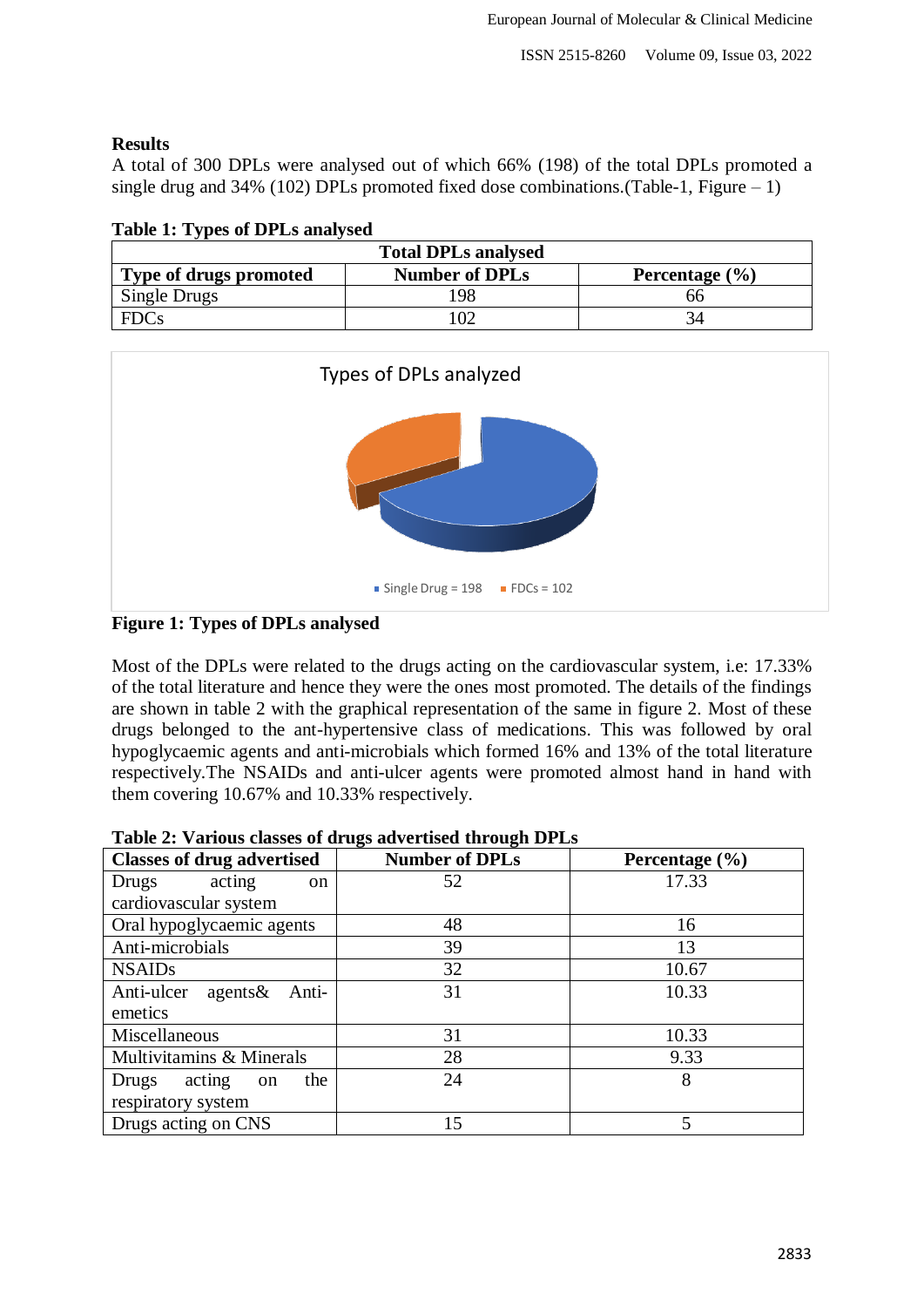ISSN 2515-8260 Volume 09, Issue 03, 2022



**Figure 2: Various classes of drugs advertised on DPLs**

Upon assessing the DPLs in accordance with the W.H.O criteria it was found that 95.67% (287) DPLs had the International non-proprietary name (INN) mentioned in them while 100% (300) DPLs had the brand name written on them. The active dosage form of the drug was mentioned in 95.67% (287) DPLs. Most of them published the dosage form [98% (294)], name and address of the manufacturer or distributor [97.66% (293)].

However, the point of concern lies in the fact that the excipients were mentioned in only 4.67% (14), precautions and warnings in 42.67% (128), contraindications to the use of medications in 46.33% (139), major drug interactions in 41.67% (125), address of the manufacturer or distributor in 65.33% (196).

The point of biggest hindrance was found in the observation that 62.67% (188) DPLs only had the appropriate reference to support their claims.

| W.H.O criteria              | Criteria present in | Percentage |
|-----------------------------|---------------------|------------|
| <b>INN</b>                  | 287                 | 95.67      |
| <b>Brand Name</b>           | 300                 | 100        |
| Active drug per dosage form | 287                 | 95.67      |
| Other ingredients known to  | 14                  | 4.67       |
| problems,<br>i.e:<br>cause  |                     |            |
| excipients                  |                     |            |
| Approved therapeutic uses   | 286                 | 95.33      |
| Dosage form                 | 294                 | 98         |
| Dosage regimen              | 212                 | 70.67      |
| Adverse effects             | 134                 | 44.67      |
| Precautions & Warnings      | 128                 | 42.67      |
| Contraindications           | 139                 | 46.33      |
| Major drug interactions     | 125                 | 41.67      |
| Name and address of the     | 293                 | 97.66      |
| manufacturer or distributor |                     |            |
| Address of the manufacturer | 196                 | 65.33      |
| or distributor              |                     |            |
| Reference to<br>appropriate | 188                 | 62.67      |
| scientific literature       |                     |            |

**Table 3: Analysis of the drug promotion literature according to W.H.O criteria**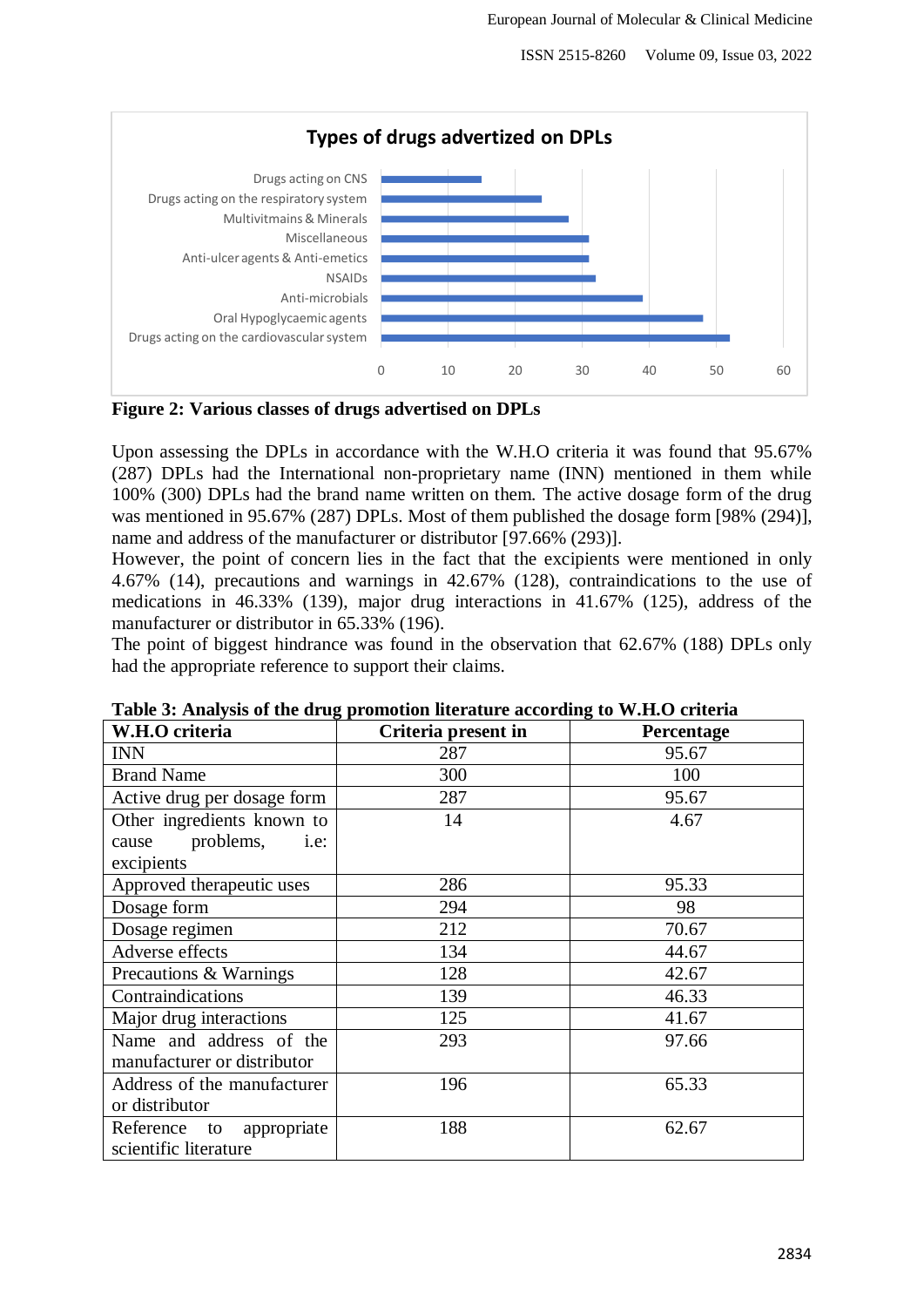#### **Discussion**

The use of concrete scientific, appropriate, and unbiased information is extremely crucial for the physicians in knowing about the new drugs that are being introduced into the market. This information ultimately affects the prescribing behaviour of the treating physician. Hence, the responsibility needs to be borne by the pharmaceutical companies in making a proper DPL that is in accordance with the ethical criteria as laid down by WHO.

In this present study it was observed that majority of the DPLs (66%) were promoting a single drug while 34% of the literature promoted FDCs.

Another point that was seen was that the most promoted drugs were the ones that worked on the cardiovascular system (mostly the anti-hypertensives) followed by the oral hypoglycaemic agents and the anti-microbials.This trend also shows that the patients are now mostly being affected by the metabolic diseases rather than infectious ones. The promotional behaviour may also be representation of the fact that these metabolic diseases are mostly controlled but cannot be treated. The patients thus consume the medications for as long as they are alive making them the more attractive customer base.The promotion of NSAIDs and anti-ulcer agents were seen in 10.67% and 10.33% of the literature. This observation can be a reflection of the common practice of often prescribing them together by the physicians.

During this study it was also found that while the pharmaceutical companies concentrated on providing brand name (100%), INN (95.67%),active drug per dosage form (95.67%), approved therapeutic uses (95.33%), dosage form (98%), name and address of the manufacturer (97.66%). However,the points like excipients (4.67%), dosage regimen (70.67%), adverse effects (44.67%), precautions and warnings (42.67%), contraindications (46.33%), major drug interactions (41.67%) and reference to appropriate scientific literature  $(62.67%)$  took a back seat. Similar findings have been reported in many studies.<sup>17,18,19</sup>

#### **Conclusion**

From the study that has been conducted it van be derived that the pharmaceutical companies are trying to meet the requirements as laid down by the WHO for drug promotional literature but still some regions remain an area of concern. As the DPLs constitute an important source of information for the physicianwho already has shortage of time in his rather busy schedule about the new drugs that are entering the market, they need to be stringently regulated. The dissemination of concrete, proper and authentic scientific claims need to be encouraged which should be backed up by proper scientific data.

#### **Limitations**

This study suffers from the limitation of a small sample size when compared to the drugs that are currently in market. The conduction of the study only in a single centre may not be a proper representation of the entire market.

#### **Author's Contribution:** All the authors contributed equally in this study. **Financial support and sponsorship:** Nil

**Conflict of Interest:** There are no conflicts of interest.

#### **References**

- 1. Shetty VV, Karve AV. Promotional literature: How do we critically appraise?. Journal of Postgraduate Medicine. 2008 Jul 1;54(3):217.
- 2. Mali SN, Dudhgaonkar S, Bachewar NP. Evaluation of rationality of promotional drug literature using World Health Organization guidelines. Indian journal of pharmacology. 2010 Oct;42(5):267.